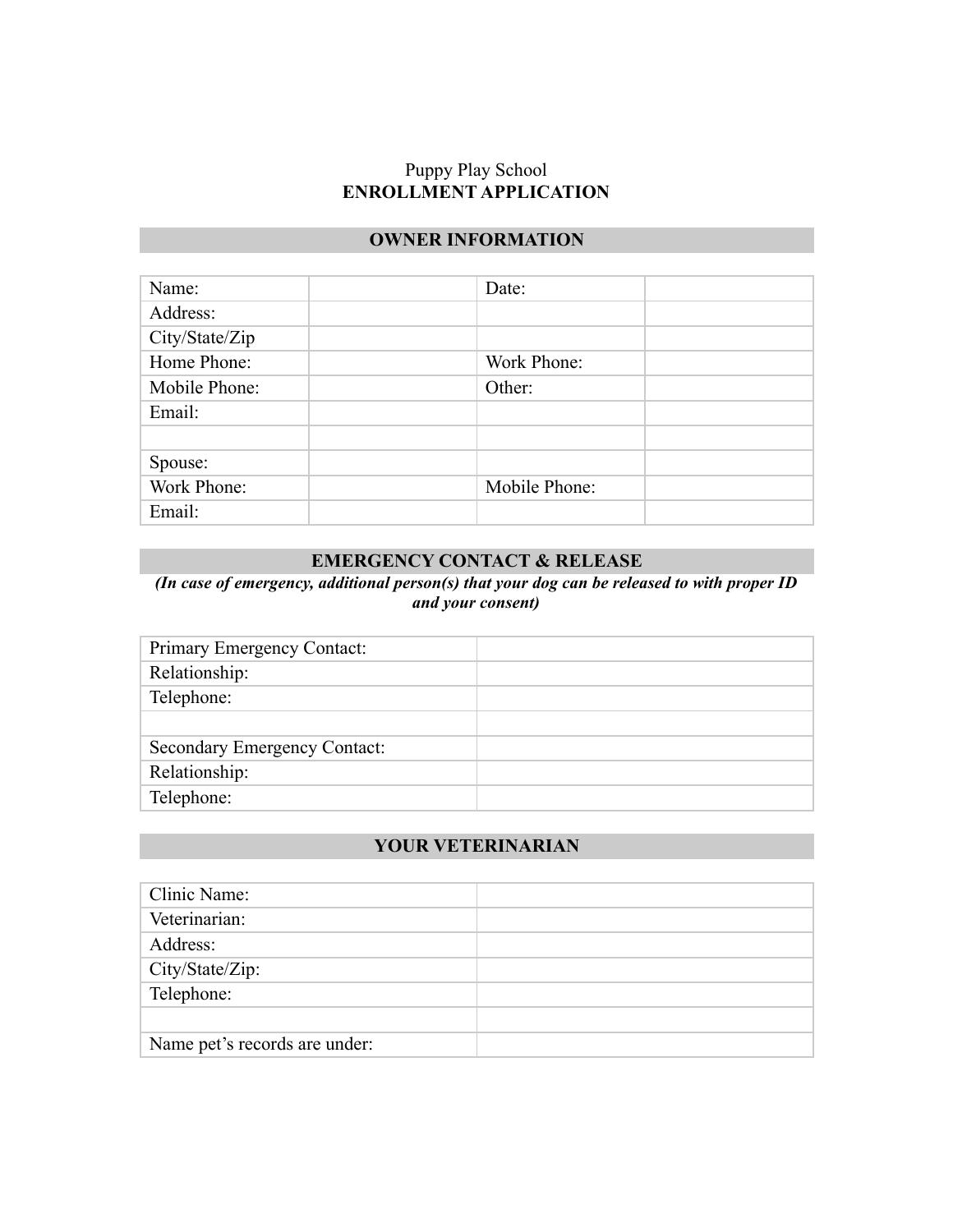## **PET INFORMATION**

| Pet's Name:                               |  |            | Breed / Mix:    |          |   |
|-------------------------------------------|--|------------|-----------------|----------|---|
| How long owned:                           |  |            | Where obtained: |          |   |
| Date of                                   |  | Age:       |                 | Weight:  |   |
| Birth (if                                 |  |            |                 |          |   |
| known):                                   |  |            |                 |          |   |
|                                           |  |            |                 | Obtained |   |
|                                           |  |            |                 | by:      |   |
|                                           |  |            |                 |          |   |
| Gender: $\Box$ M $\Box$ Spayed/Neutered*: |  |            | Microchip:      |          | # |
| F                                         |  | $\sqcap$ N |                 |          |   |

Description (color and markings):

# **HEALTH & VACCINATIONS**

*All puppies MUST be in good health and free from any communicable conditions*

**Puppies must have ongoing vaccinations at regular intervals as recommended by their veterinarian. Please provide MHS with copies of the vaccinations after each visit to the vet.**

#### **Please list the dates of the following vaccinations:**

| Rabies $(>12wks)$ : |           |  |
|---------------------|-----------|--|
|                     | Next Due: |  |
| Distemper/Parvo:    | Next Due: |  |
| Bordetella:         | Next Due: |  |
| Negative Fecal:     | Date:     |  |

# *Proof of the above vaccinations are REQUIRED from your Veterinarian to participate in daycare*

| Flea & Tick   | Next Due: |  |
|---------------|-----------|--|
| Preventative: |           |  |

# *All puppies MUST be free of fleas and on current flea preventative to participate in daycare*